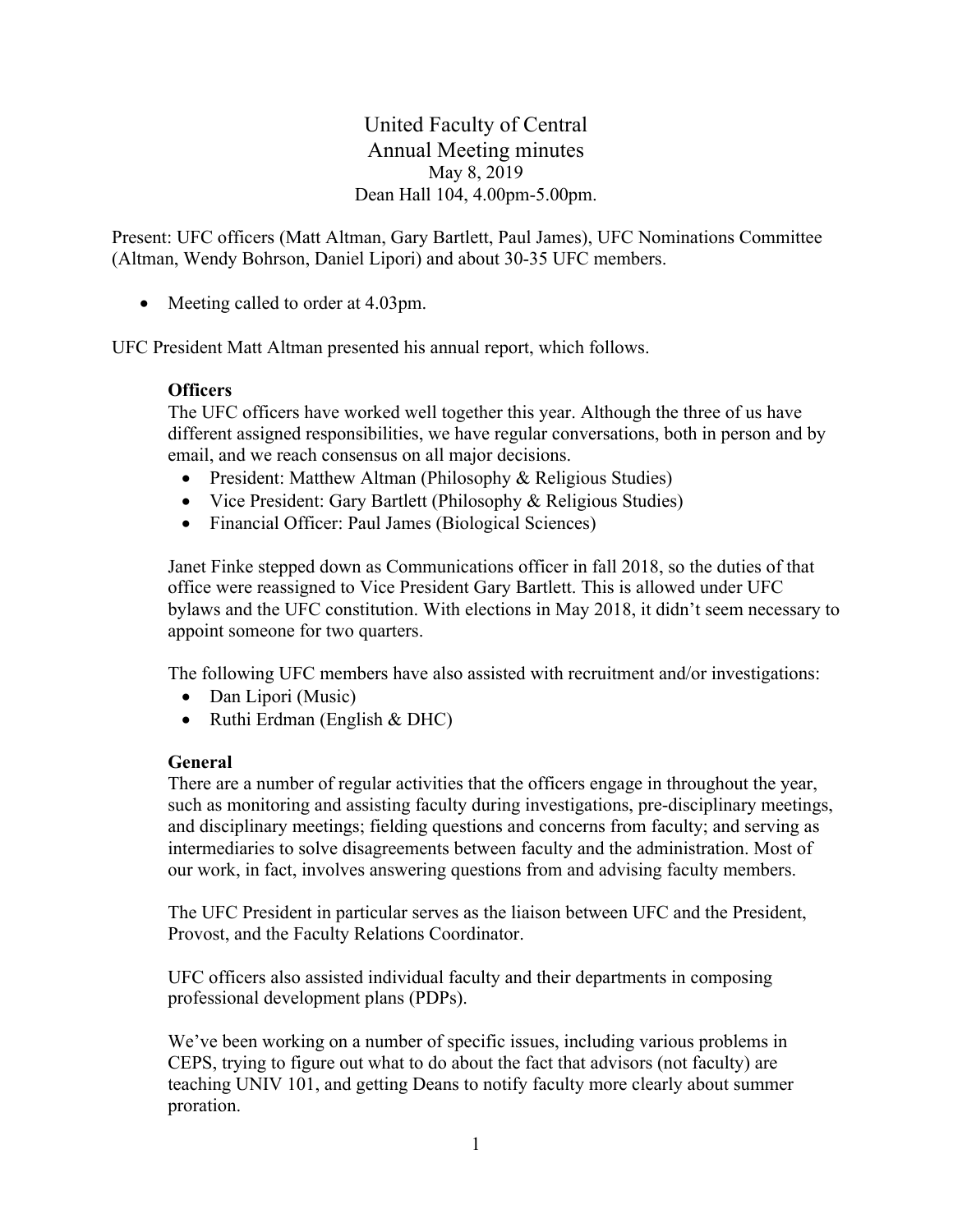### **Policies and practices jointly implemented by UFC and the administration**

Although the CBA governs working conditions, some parts of the CBA are vague or provide little guidance to faculty. UFC has negotiated with the administration to develop or clarify several policies, including:

- We defined "material progress" for the purpose of fulfilling the requirements of a Professional Development Plan (PDP), when one is "continued with reservations" as a result of a post-tenure review (PTR). An email was sent to all faculty to clarify the criteria of evaluation.
- We signed a Memorandum of Understanding (MOU) that requires CWU to pay faculty for overloads during the quarters that they are scheduled. That is, if you are scheduled to teach a class as an overload during the year, then you will be paid for that class during the quarter you teach it. Some Deans had not paid faculty for overloads, even faculty who taught overloads in the fall, until spring quarter.
- We developed university-wide documentation standards to use during a professional review. These standards were disseminated in a joint email from UFC and the Provost.

### **February members' meeting**

On February 26, 2019, UFC held an all-members' meeting at which officers updated members on union activities.

### **Grievances and complaints**

UFC has formally challenged some decisions made by the CWU administration by filing grievances, which allege violations of the CBA (27.2.1), and complaints, which challenge substantive academic judgments (27.2.2). Since June 5, 2018 (the date of the last annual report), the following complaints and grievances have been filed:

# Complaints

The following complaints were initiated:

- Complaint 18-01C: Overreliance on SEOIs in Evaluating Teaching Effectiveness (Level I, Level II) (June 2018)
- Complaint 18-02C: (Material progress on PDP) (Level I) (July 2018)

UFC officers are considering writing other complaints in response to recent decisions regarding tenure, promotion, and post-tenure review.

#### **Grievances**

The following grievances were initiated:

- Grievance 18-03G: (Denial of promotion for tenured faculty member) (Level II) (June 2018)
- Grievance 18-04G: Procedure and Standards for Promotion of Coaches to Senior Status (Level I) (July 2018)
- Grievance 18-05G: (Disciplinary action against a tenured faculty member) (Level II) (July 2018)

UFC officers are considering writing other grievances in response to recent decisions regarding tenure, promotion, and post-tenure review.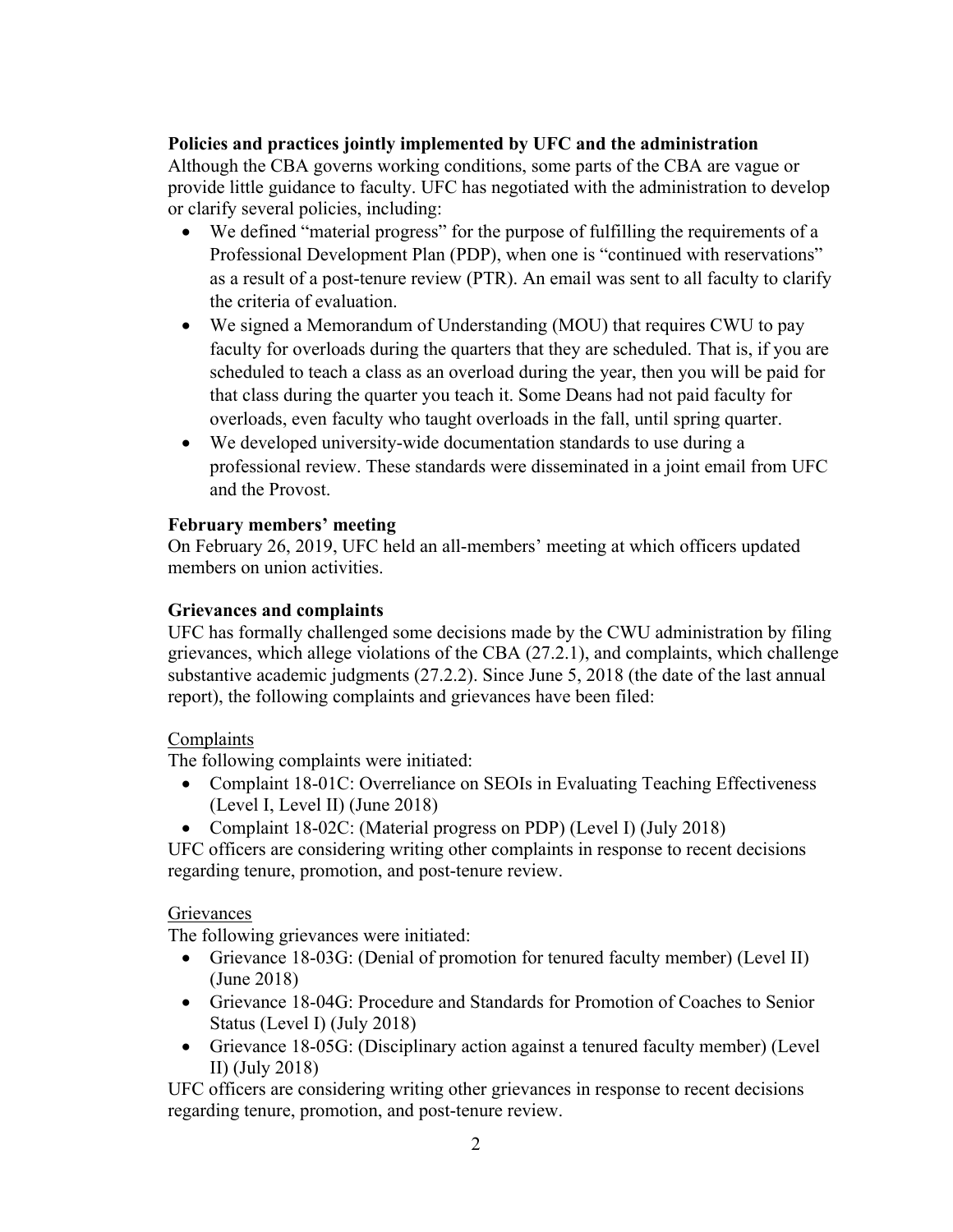#### **State labor board**

CWU, UFC, and the PSE (Public School Employees of Washington) will participate in a hearing in June with the Public Employment Relations Commission (PERC) to determine the status of flight instructors – the question being whether they are faculty or staff, and thus which bargaining unit they belong to.

#### **Labor-Management Council**

The CBA includes the following provision: "The University and the Union will maintain a Labor-Management Council to provide a forum for communication between the parties and to promote constructive labor-management relations. Council meetings will be used for discussions and shared problem-solving only, including the University's efforts to eliminate barriers to equal employment opportunities and workplace equity encountered by the protected groups identified in Article 7. The Council shall have no authority to conduct any negotiations or modify the provisions of this Agreement" (26.1).

The members of the LMC are:

- UFC representatives:
	- o Three UFC officers
	- o Terry Wilson (Marketing/Management)
- CWU representatives:
	- o Katherine Frank (Provost)
	- o Charlene Andrews (Faculty Relations Coordinator)
	- o Paul Ballard (CEPS Dean)
	- o Martha Kurtz (COTS Associate Dean)

LMC met on the following days: June 6, 2018; November 16, 2018; March 6, 2019; May 7, 2019. We plan to meet one more time in late May or early June 2019. Meeting agendas are available on the UFC website.

At the meetings, we discussed several issues:

- Recommendations of the Joint Evaluation Taskforce, including recommendations for changing Faculty180
- Planning for the Compression Taskforce
- Summer obligations for faculty not on contract
- Timing of phased retirement application
- Criteria for NTT development money
- University-wide documentation standards for reappointment, tenure, promotion, and PTR
- Defining the responsibilities and compensation for interdisciplinary program directors

#### **Compression Taskforce**

The CBA includes the following provision: "Compression Adjustments. For the academic year 2019-20, the University will fund a \$1 million pool (including salary and benefits) that will be allocated to tenured and tenure-track faculty to address compression and equity issues. Procedures for allocation of funds will be agreed upon by a joint task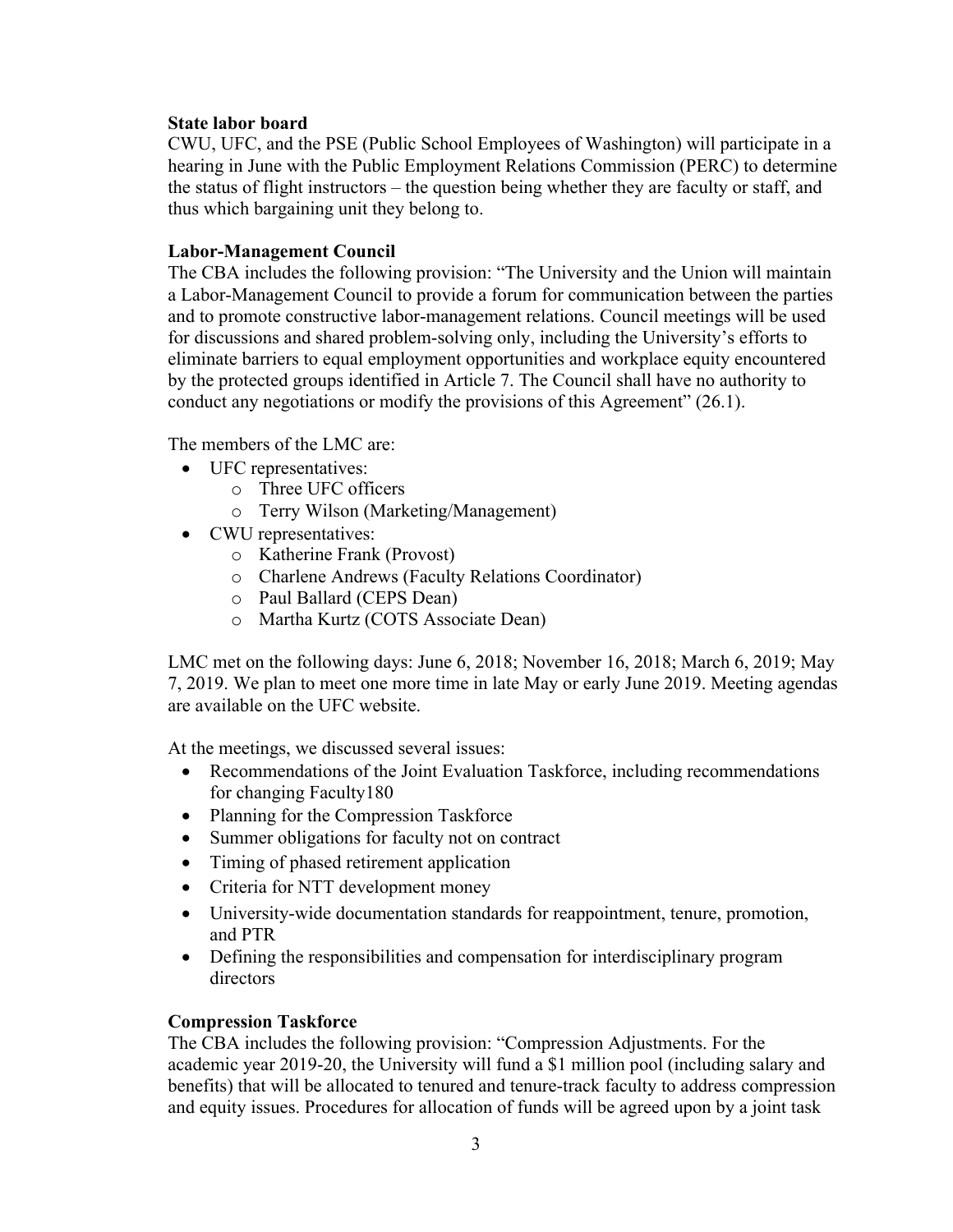force composed of three (3) members chosen by UFC and three (3) members chosen by the Provost. Recommendations from the taskforce will be submitted to UFC and CWU for joint approval. The joint taskforce will be provided with the 2018 CUPA data release to consider in evaluating compression/equity issues and recommended adjustments. The taskforce will meet during the 2018-19 academic year and compression/equity adjustments will take effect in 2019-2020" (16.8).

The UFC representatives on the Compression Taskforce are:

- Lucinda Carnell (Biology)
- Holly Pinkart (Biology)
- Sathy Rajendran (Engineering Technologies, Safety, and Construction)

The Taskforce has been working throughout the year to develop a formula to distribute the funds. They will present their recommendations to LMC in mid-May, which will then consider them for approval.

# **Executive Board**

UFC Executive Board members serve as points of contact with other faculty. Members of the E-Board are:

- Three UFC officers
- James Avey (Management)
- Ruthi Erdman (English & DHC)
- Amy Hoover (Aviation)
- Audrey Huerta (Geology)
- Dan Lipori (Music)
- Sathy Rajendran (Engineering Technologies, Safety, and Construction)

We met on the following days: November 16, 2018 and January 24, 2019. Agendas and meeting minutes are available on the UFC website.

In addition to regular updates from the officers about UFC activities, the E-Board advised the officers on the issues that were discussed in LMC as well as advisors teaching UNIV 101, the UFC-sponsored SOURCE faculty mentor award, and UFC bulletin boards (see below).

# **Membership**

Currently, we have 199 dues-paying union members – an increase of two over the count from last year's annual report. Membership is 52% among full professors, 38% among associate professors, 32% among assistant professors, 30% among senior lecturers, and 7% among lecturers. (Of course, UFC is recognized as the exclusive bargaining unit for all faculty [CBA 2.1 and 2.2].)

# **Liaisons**

To replace the system of Stewards, UFC formed a group of UFC Liaisons. The list of Liaisons includes faculty from across campus and is available on the UFC website. Liaisons are expected to: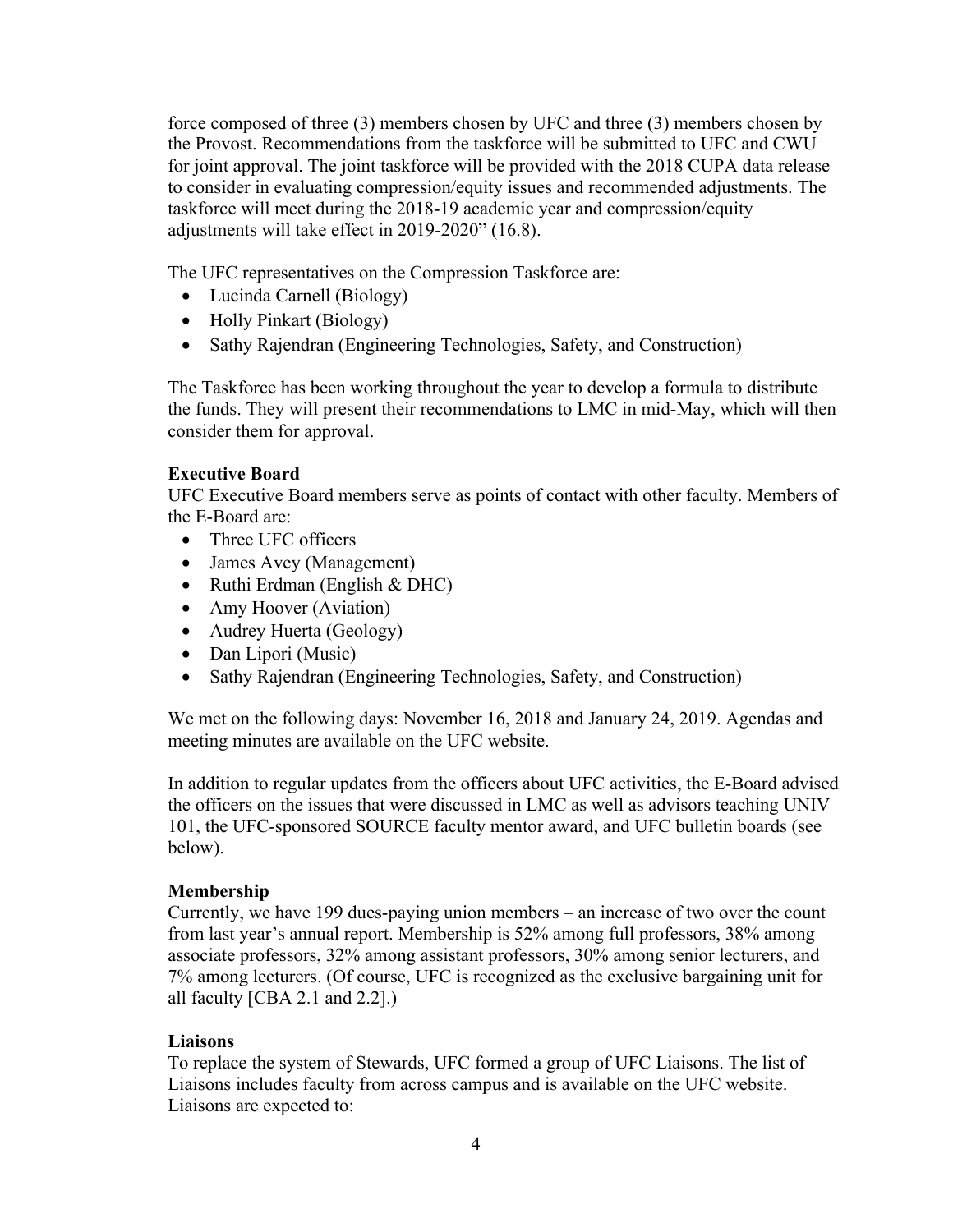- Serve as a point of contact for faculty with CBA-related questions or concerns, either assisting them or directing them to UFC officers.
- Have a copy of the CBA on hand and have a general sense of its contents.
- Attend UFC meetings, and encourage and recruit other faculty to come to them.
- Attend Liaison meetings, held once or twice a year.
- Engage in light recruiting by sharing the benefits of UFC membership with other faculty, encouraging participation in UFC, and distributing flyers for events.

This year we have continued to recruit Liaisons, an effort led by Vice President Gary Bartlett. There are now twenty-five Liaisons (including the three current UFC officers and five members of the Executive Board), with representation from three of the four colleges, and the library. The first Liaison meeting was held on April 17, 2019.

#### **Bulletin boards**

In Winter quarter, with the Executive Board's approval, UFC purchased six enclosed bulletin boards, at a total cost of \$1,749.32, including shipping. Again with the approval of the Executive Board, it was decided that, to ensure the greatest possible visibility to faculty, the boards should be installed in the six academic buildings on campus containing the greatest numbers of faculty offices. Those are Samuelson, Black, Language & Literature, Shaw-Smyser, Purser, and Science I. (The SURC was also considered, but this would require ASCWU approval, which is uncertain. A bulletin board in the SURC remains a possibility for the future.)

This quarter Vice President Bartlett has been working with the Provost's office to identify specific locations within each of these six buildings which would afford a good degree of visibility while meeting with the University's approval. All boards will be in prominent locations on the first floor of each building. We hope to have the boards installed either over the summer or in Fall quarter.

# **History**

This year is UFC's 25th anniversary. On April 1, 1994, faculty notified the Board of Trustees that they were forming a new labor organization, United Faculty of Central. Follow UFC on Facebook to learn more about UFC's history.

 $\mathbf{I}$ 

# **Financial report**

| Beginning Balance (June 1, 2018) | \$27,538.48                                                                                    |                                                                |
|----------------------------------|------------------------------------------------------------------------------------------------|----------------------------------------------------------------|
| <i>Income</i>                    | <b>UFC</b> dues<br>Interest<br>Total income =                                                  | \$12,156.09<br>\$12.82<br>\$12,168.91                          |
| Expenses                         | President summer stipend<br>Events<br><b>Bulletin Boards</b><br>Printing<br><b>UFC Website</b> | \$5,667.13<br>\$2,071.47<br>\$1,749.32<br>\$179.88<br>\$168.00 |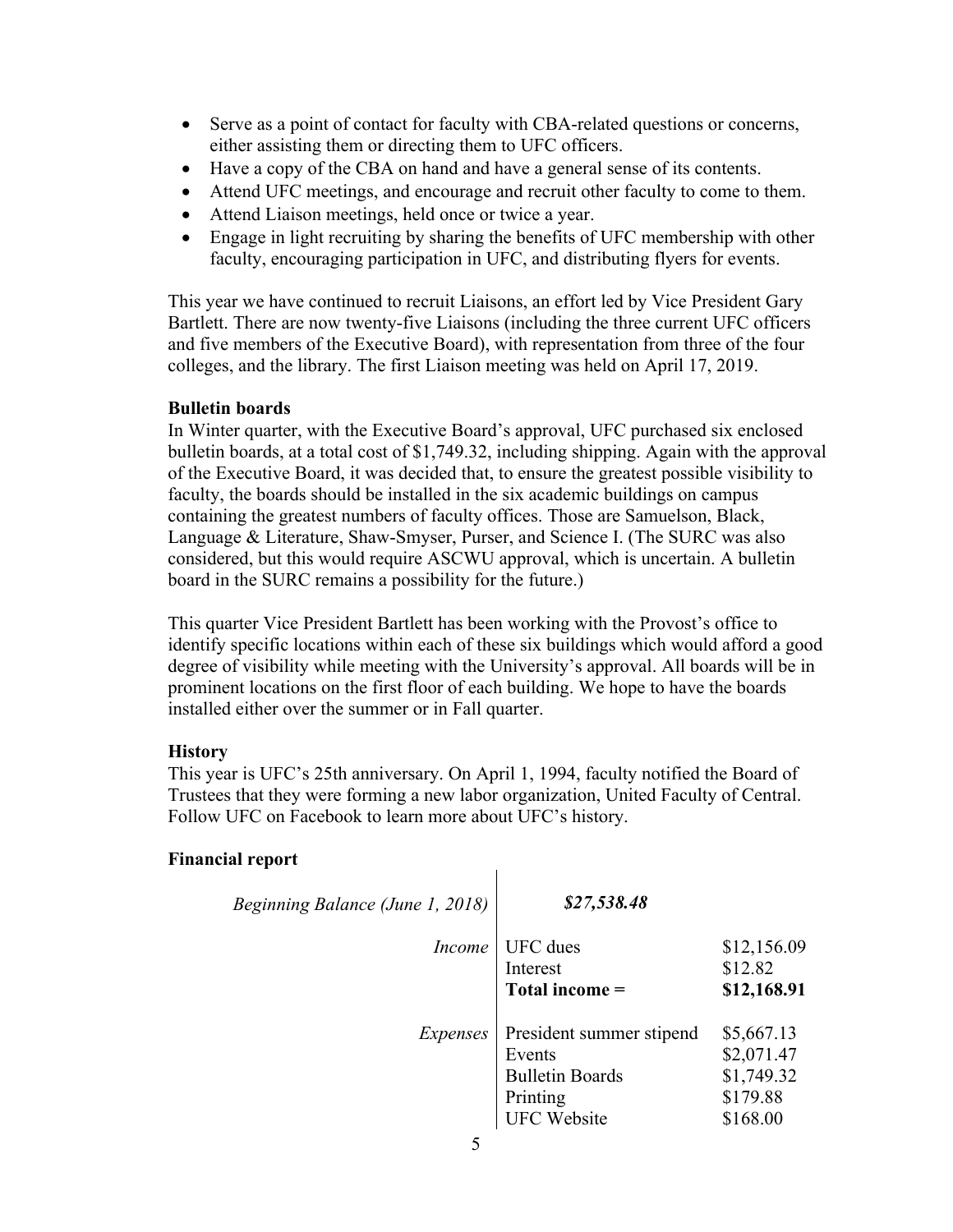| PO Box           | \$214.00    |
|------------------|-------------|
| Total expenses = | \$10,049.80 |

*Ending Balance (May 8, 2019) \$29,657.59*

#### **Elections**

The terms of the current UFC officers end on May 31, 2019.

The elections process is governed by the UFC Bylaws. A Nominations Committee was assembled, composed of the following members:

- Matthew Altman (Philosophy & Religious Studies) (President Altman is not running for reelection.)
- Wendy Bohrson (Geological Sciences)
- Dan Lipori (Music)
- Sathy Rajendran (Engineering Technologies, Safety, and Construction)

At the May 8 meeting, the Committee will nominate a slate of officers for 2019-2021. We will also accept nominations from the floor.

Wendy Bohrson will oversee the election process, which will be conducted electronically (by email) from May 8-23, with paper ballots accepted on May 23. Voting will close on May 23 at 5 pm.

# **Bargaining team**

The current CBA expires August 31, 2020. UFC will engage CWU in the bargaining process during the 2019-2020 academic year. Members of the UFC bargaining team will be:

- Matt Altman (Philosophy & Religious Studies, CAH), bargaining team chair
- Nancy Graber Pigeon (Management, CB)
- Dominic Klyve (Mathematics, COTS)
- Dan Lipori (Music, CAH)
- Sathy Rajendran (Engineering Technologies, Safety, and Construction, CEPS)
- Gary McNeil (WEA), chief negotiator

*[End of President's Report]*

#### Officer Nominations

Wendy Bohrson, on behalf of the Nominations Committee, put forward a slate of officers for the 2019-21 term. The slate comprises:

- President: Gary Bartlett (Philosophy & Religious Studies, CAH)
- Vice President: Audrey Huerta (Geological Sciences, COTS)
- Communications Officer: Amy Hoover (Aviation, CEPS)
- Financial Officer: Paul James (Biological Sciences, COTS)

Bohrson also invited nominations from the floor. None were put forward. The slate therefore runs uncontested. Voting will proceed on the timeline detailed in the report above.